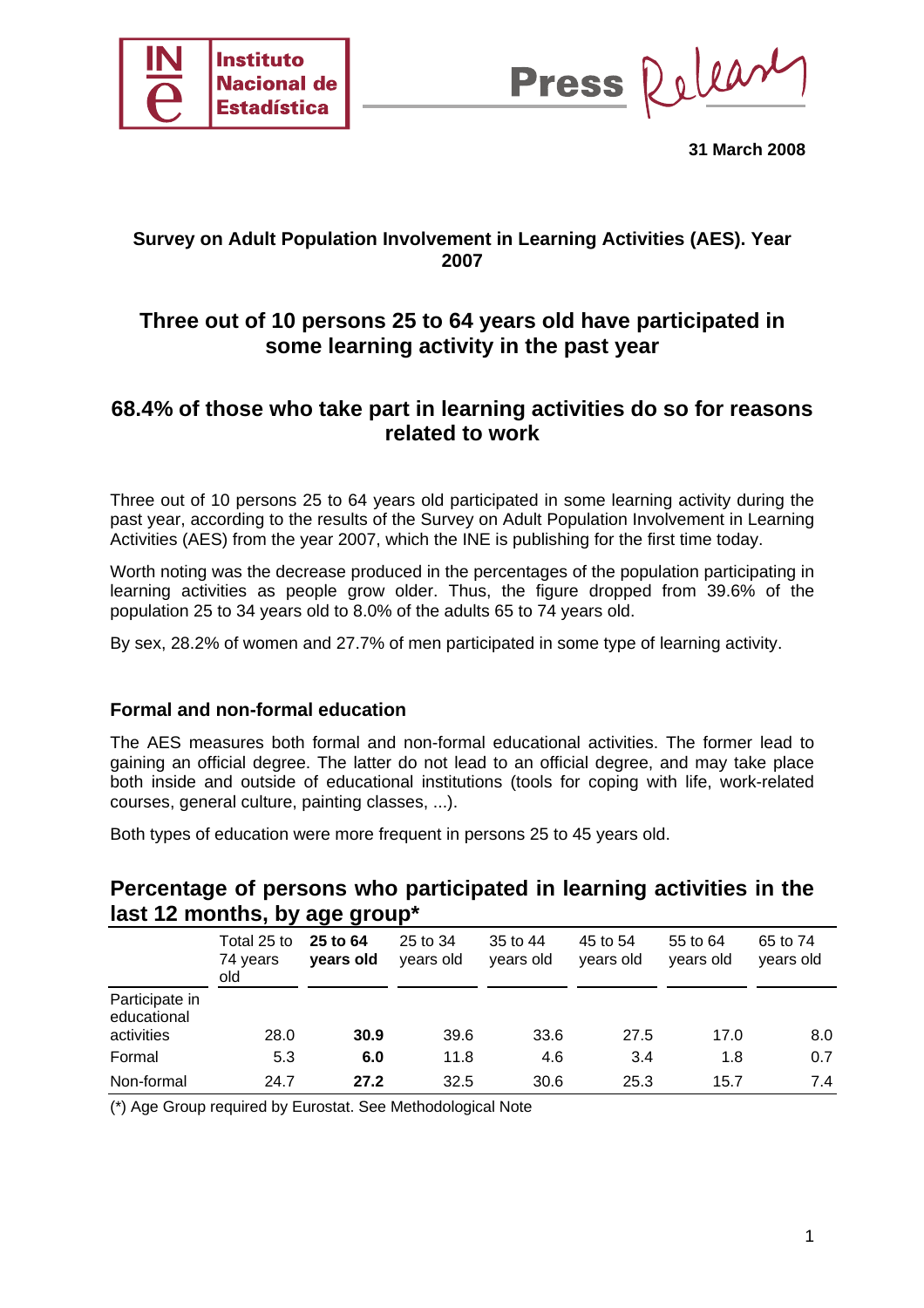**The Autonomous Communities with the highest participation in learning activities were Castilla-La Mancha, Canarias and Madrid,** all with 32%. Those with the lowest participation were Asturias and Andalucía, both with 23%.

#### **Learning hours and average expenditure**

Release

**Press** 

Formal education students invested an average of 414 hours in learning. Three out of four of them had some type of expense-related to this learning. The average expenditure came to a total of 1,189 euros, 920 euros of which were used for tuition, registration and exam fees, and 269 euros of which were used for books and technical study means.

21.5% of formal educational activities were distance-learning. Men opted for this learning modality in 24.3% of the cases, as compared with 19% of women. Computer or Internet use was very widespread, and present in seven out of every 10 activities.

On the other hand, the persons who participated in non-formal education took an average of 1.6 courses in the past 12 months. To this end, they invested an average of 111 hours in learning, 114 hours in self-study and 37 hours in transport.

Half of the adults that participated in non-formal educational activities had expenses due to them. The average expenditure was 696 euros, of which 452 euros went toward tuition, registration and exam fees, and 243 euros which were spent on books and technical study means.

Computers or the Internet was used in 44% of non-formal educational activities. These activities took place in the classroom in nine out of 10 cases.

## **Main data on formal and non-formal education. Year 2007**

Population 25 to 74 years old

|            | Participants<br>(thousands) | Hours of learning<br>per participant | Average<br>expenditure<br>(euros) | ICT use $(% )$ | Distance learning<br>(%) |
|------------|-----------------------------|--------------------------------------|-----------------------------------|----------------|--------------------------|
| Formal     | 1.544.5                     | 414                                  | 1.189                             | 72.9           | 21.5                     |
| Non-formal | 7.214.6                     | 111                                  | 696                               | 44.2           | 10.5                     |

**The most frequently taught subjects were information technology** (18.6%), **occupational safety and health** (9.3%), **arts and humanities** (8.0%) and **foreign languages** (6.5%). 38% of these courses combined theory and practical studies. 34% were completely theory-based and almost 18% were carried out on the job and were of a practical nature.

#### **Life-long education and the labour market**

50% of adults with a higher education participated in learning activities. Among the persons with a first stage secondary education or lower, this percentage dropped to 15%.

68.4% of persons who participated in some learning activity did so for reasons related to work, either because it was necessary for their work, or because they thought it would be useful on seeking work.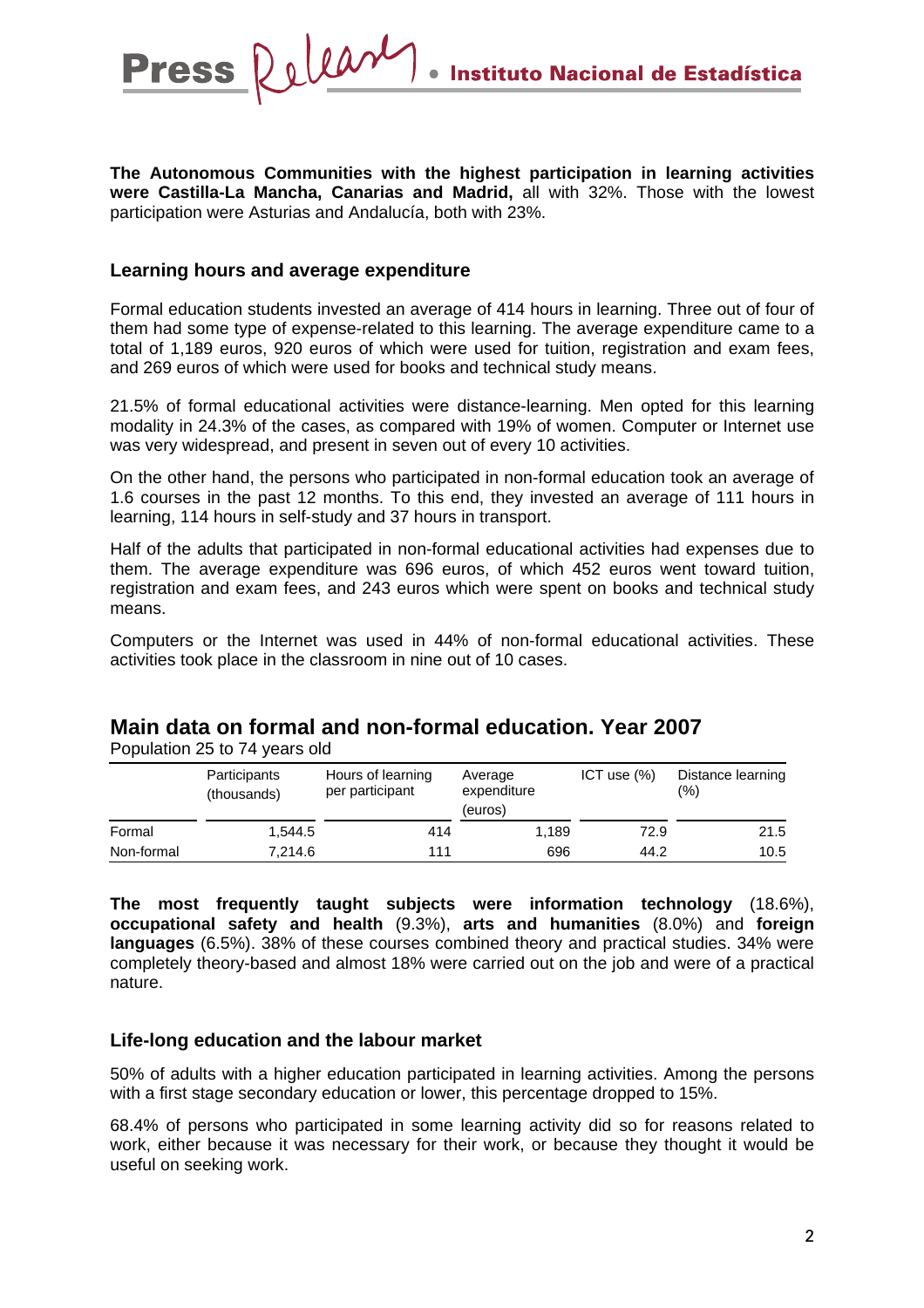#### **Self-taught persons**

**Press** 

Release

Another activity measured by the survey is known as *non-formal learning*, which is the activity of acquiring knowledge in a less organised or structured way than non-formal education, and without turning to any educational institution (we could refer to this as *selfteaching*).

More than 7.5 million persons, that is, **one out of four adults tried to acquire knowledge through self-learning**. The most common means were printed material (59.0%), the computer (53.5%), learning from a family member or friend (38.9%) or audiovisual media (24.9%).

Information technology was the main subject studied in this type of learning, and in which there was a significant variety of topics, notably mechanics and electronics, social sciences, arts and humanities, learning foreign languages or health.

#### **Obstacles and incentives**

**Percentages** 

Although 65.0% of adults 25 to 74 years old did not participate in learning activities nor were interested in doing so, 14.7% planned to study or continue to study.

The main reasons why these persons did not want to participate in any type of learning activity were the lack of time due to family commitments (22%), age or health problems (13.8%) or they did not need it for their work (11%).

In terms of the obstacles that had prevented the adults who wished to participate in these activities from doing so, worth noting were the lack of time due to family commitments (29.7% for men and 45% for women), incompatibility between the working day and the learning hours (38.4% for men and 26% for women) and the learning being too expensive (12.3%).

#### **Linguistic and information technology knowledge**

Almost 50% of adults 25 to 74 years old could speak some language other than their mother tongue.

Regarding languages, **almost 30% of adults spoke English and 14.7% spoke French**. In terms of level, more than half of the persons admitted to having a medium level in English, and 16% stated that their level was advanced.

## **Number of languages that persons are able to use, by educational level. Population 25 to 74 years old.**

| , oroomagoo                                       |       |             |            |             |                        |
|---------------------------------------------------|-------|-------------|------------|-------------|------------------------|
|                                                   | Total | No language | 1 language | 2 languages | 3 languages<br>or more |
| <b>Total</b>                                      | 100.0 | 49.8        | 33.6       | 12.6        | 4.0                    |
| Lower secondary,<br>primary education or<br>lower | 100.0 | 70.2        | 23.2       | 5.1         | 1.4                    |
| Upper secondary education                         | 100.0 | 35.4        | 43.2       | 16.3        | 5.1                    |
| Tertiary education                                |       |             | 47.4       | 24.8        | 8.7                    |
|                                                   | 100.0 | 19.0        |            |             |                        |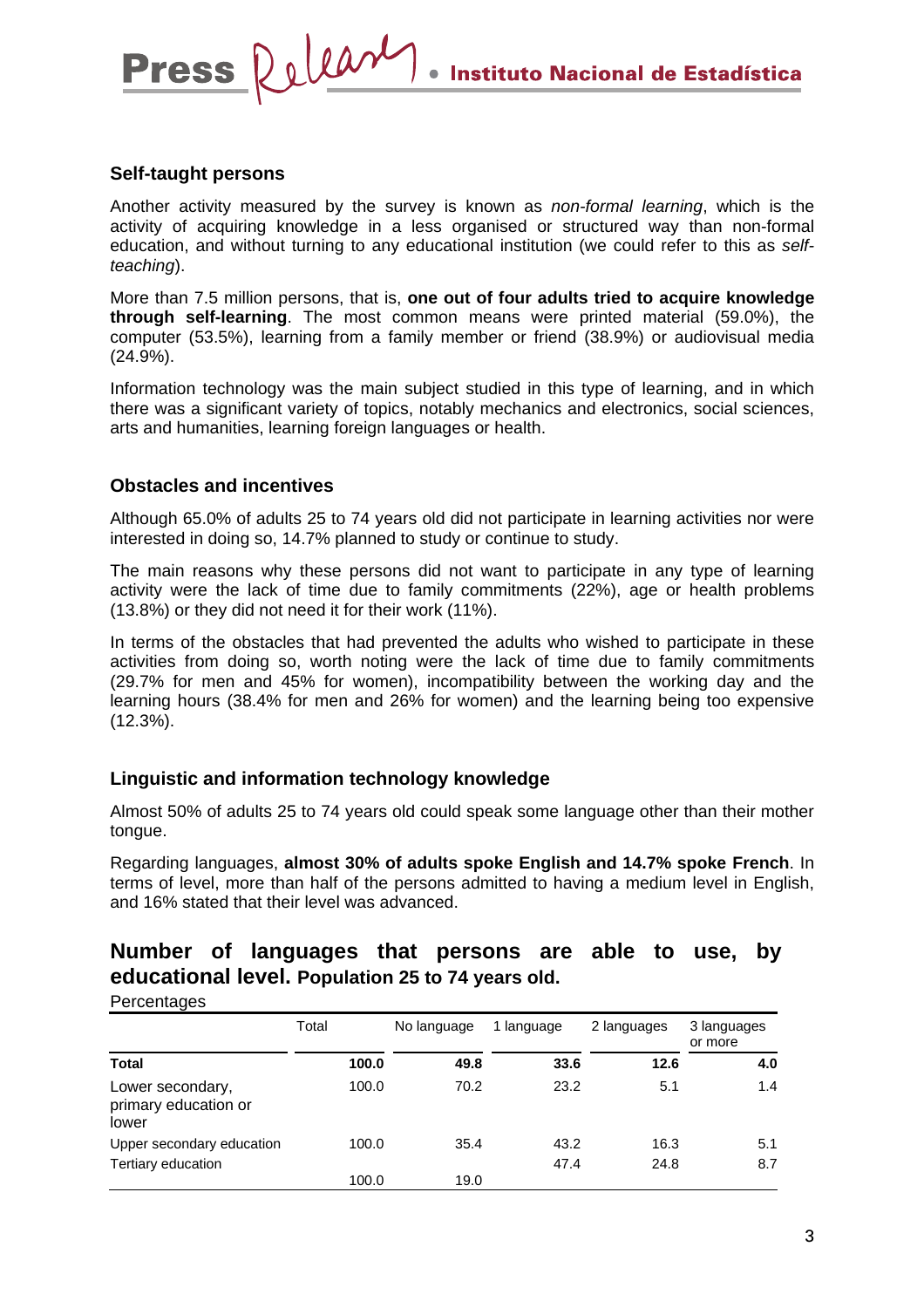Regarding the ability to use a computer, 47.6% of women and 40.7% of men stated that they were unable to use one.

Conversely, **17.1% of women and 18.8% of men using a computer were regarded as advanced users.** 

|         | Total | Unable to use Basic user<br>a computer |      | Advanced<br>user | Expert user |
|---------|-------|----------------------------------------|------|------------------|-------------|
| Total   | 100.0 | 44.2                                   | 33.9 | 17.9             | 4.0         |
| Males   | 100.0 | 40.7                                   | 34.6 | 18.8             | 5.9         |
| Females | 100.0 | 47.6                                   | 33.2 | 17.1             | 2.1         |

### **Ability to use a computer, by sex. Population 25 to 74 years old. Percentages**

Release

### **Reading habits**

**Press** 

56.2% of men and 40.4% of women 25 to 74 years old read the newspaper almost every day. On the other hand, 64.3% of women and 52.6% of men had read a book for pleasure in the past year.

Reading books was related to the level of education. Thus, the higher the level of education, the more intense the habit of reading. 16.6% of those holding university level qualifications stated that they had not read a book in the last 12 months, as opposed to 58.0% of persons with a first stage secondary education or lower.

### **Reading books for pleasure in the past year, by sex Population 25 to 74 years old.** Percentages

| No books |      | 1 to 3 books | 4 to 12 books | More than 12<br>books |  |
|----------|------|--------------|---------------|-----------------------|--|
| Total    | 41.5 | 28.0         | 20.9          | 9.6                   |  |
| Males    | 47.4 | 25.6         | 18.6          | 8.3                   |  |
| Females  | 35.7 | 30.4         | 23.1          | 10.8                  |  |

## **Social and cultural participation**

Going to the cinema is the preferred cultural activity. 22.4% of the population 25 to 74 years old had been more than seven times in the last year.

In terms of involvement in this type of activity, 56% of adults 25 to 74 years old had been to the cinema in the last year, 48% had visited places of cultural interest, 40% had been to see performing arts (theatre, concerts, opera, ...) and 37% had been to a sporting event.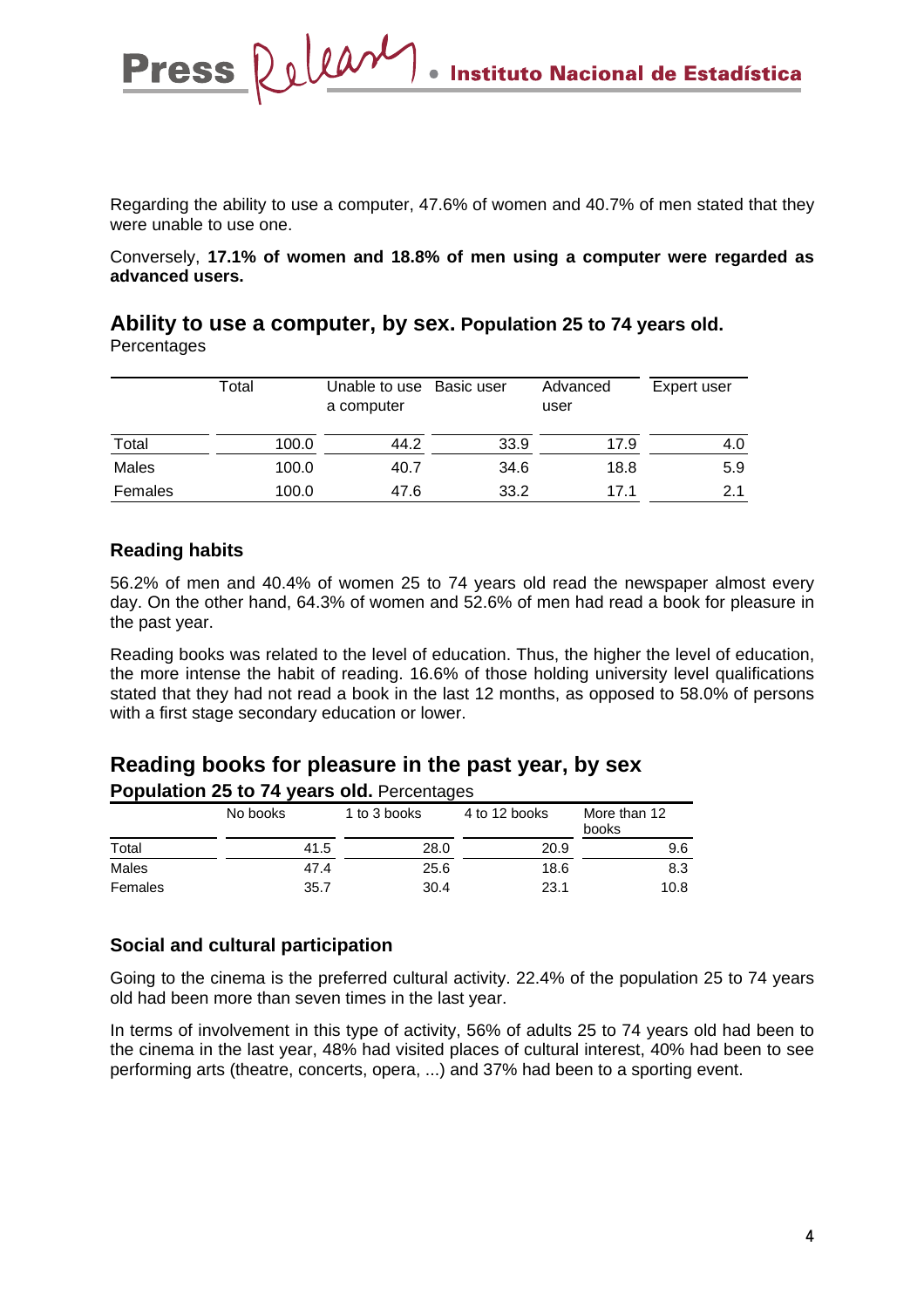## Participation **in cultural activities, by sex**

Press Relear

**Population 25 to 74 years old.** Percentages

|              | Performing arts | Cinema | Cultural sites | Sporting<br>events |  |
|--------------|-----------------|--------|----------------|--------------------|--|
| <b>Total</b> | 39.6            | 56.5   | 47.6           | 36.7               |  |
| Males        | 38.5            | 57.1   | 47.1           | 47.4               |  |
| Females      | 40.8            | 55.8   | 48.1           | 25.9               |  |

38.6% of persons 25 to 74 years old were involved in social activities in the past 12 months.

By sex, the activities with greatest social involvement among women were those relating to the different churches or other religious organisations (18.2%) and those of charitable and volunteer-run organisations (14.6%). Among males, the most frequent activities were those with organisations or recreational groups (15.2%) and those corresponding to different churches or other religious organisations (12.1%).

# **Participation in activities with different associations**

#### **Population 25 to 74 years old.** Percentages

|                                                                            | Total | Males | Females |
|----------------------------------------------------------------------------|-------|-------|---------|
| Participated in a social activity                                          | 38.6  | 39.2  | 38.0    |
| Political party or trade union activities                                  | 6.2   | 7.9   | 4.5     |
| Professional association activities                                        | 8.1   | 10.5  | 5.6     |
| Activities with the different<br>churches or other religious organisations | 15.1  | 12.1  | 18.2    |
| Activities with organisations or recreational groups                       | 13.0  | 15.2  | 10.9    |
| Activities with charitable and informal<br>volunteer-run organisations     | 12.8  | 10.9  | 14.6    |
| Activities with other groups or organisations                              | 8.2   | 8.4   | 8.1     |

For further information see **INEbase-www.ine.es/en/welcome\_en.htm** All press releases at: **www.ine.es/en/prensa/prensa\_en.htm Press office:** Telephone: 91 583 93 63 / 94 08 – Fax: 91 583 90 87 - **gprensa@ine.es Information area:** Telephone: 91 583 91 00 – Fax: 91 583 91 58 **– www.ine.es/infoine**